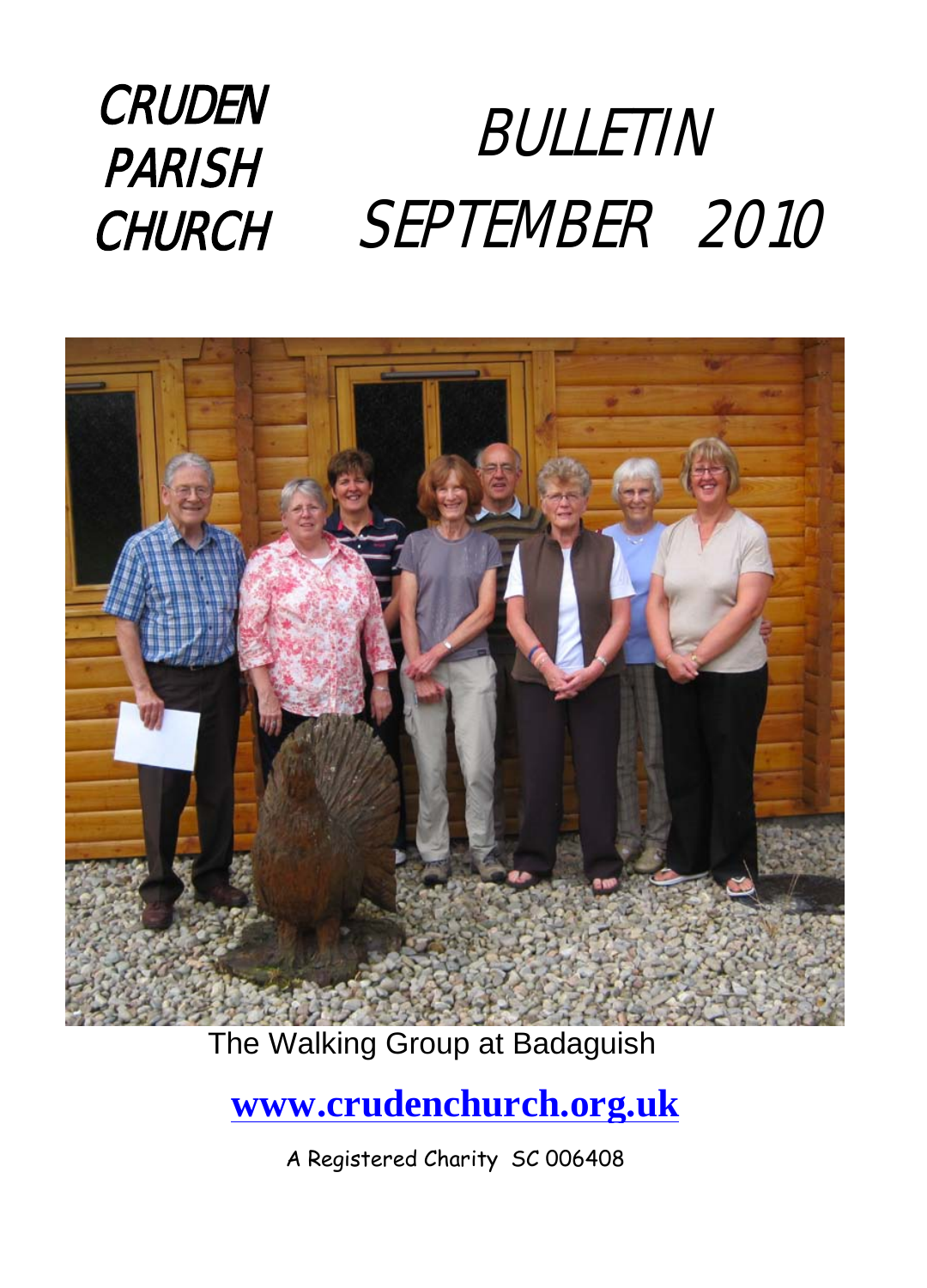# **DIARY DATES**

# **SEPTEMBER 2010**

## EACH WEEK

Sundays 10.00 am Children's Sunday Club in the Old Church & Stables

| Wednesday 1st:                     | Coffee and Chat                                                             | $10.30$ am                     | Old Hall               |
|------------------------------------|-----------------------------------------------------------------------------|--------------------------------|------------------------|
| Sunday 5th<br>$\ddot{\phantom{a}}$ | <b>MORNING SERVICE</b>                                                      | $10.00 \text{ am}$             | Church                 |
| Wednesday 8th:                     | <b>Choir Practice</b>                                                       | $7.30 \text{ pm}$              | Old Hall               |
| Sunday 12th                        | <b>MORNING SERVICE</b>                                                      | $10.00$ am                     | Church                 |
| Monday $13th$ :                    | Watch and Talk Group<br>$7.30 \text{ pm}$<br>Burnview, Main St., Cruden Bay |                                |                        |
|                                    |                                                                             |                                |                        |
| Sunday 19th                        | <b>MORNING SERVICE</b><br>Cruden Churches Walk                              | $10.00 \text{ am}$<br>11.30 am | Church<br>Mormond Hill |
| Wednesday 22nd                     | : Choir Practice                                                            | 7.30 pm                        | Old Hall               |
| Sunday 26th<br>$\therefore$        | <b>MORNING SERVICE</b><br><b>SACRAMENT OF HOLY COMMUNION</b>                | 10.00a                         | <b>Church</b>          |

### CRUDEN GUILD

The Guild begin their new session on 27 September at 7.30 pm in the Old Church Hall. Former and new members will be made most welcome.



The Boys' Brigade Company (Anchor Boys and Junior Section) begins its new session in Cruden Bay School on 1 September. Further details are available from Colin Skinner (812402).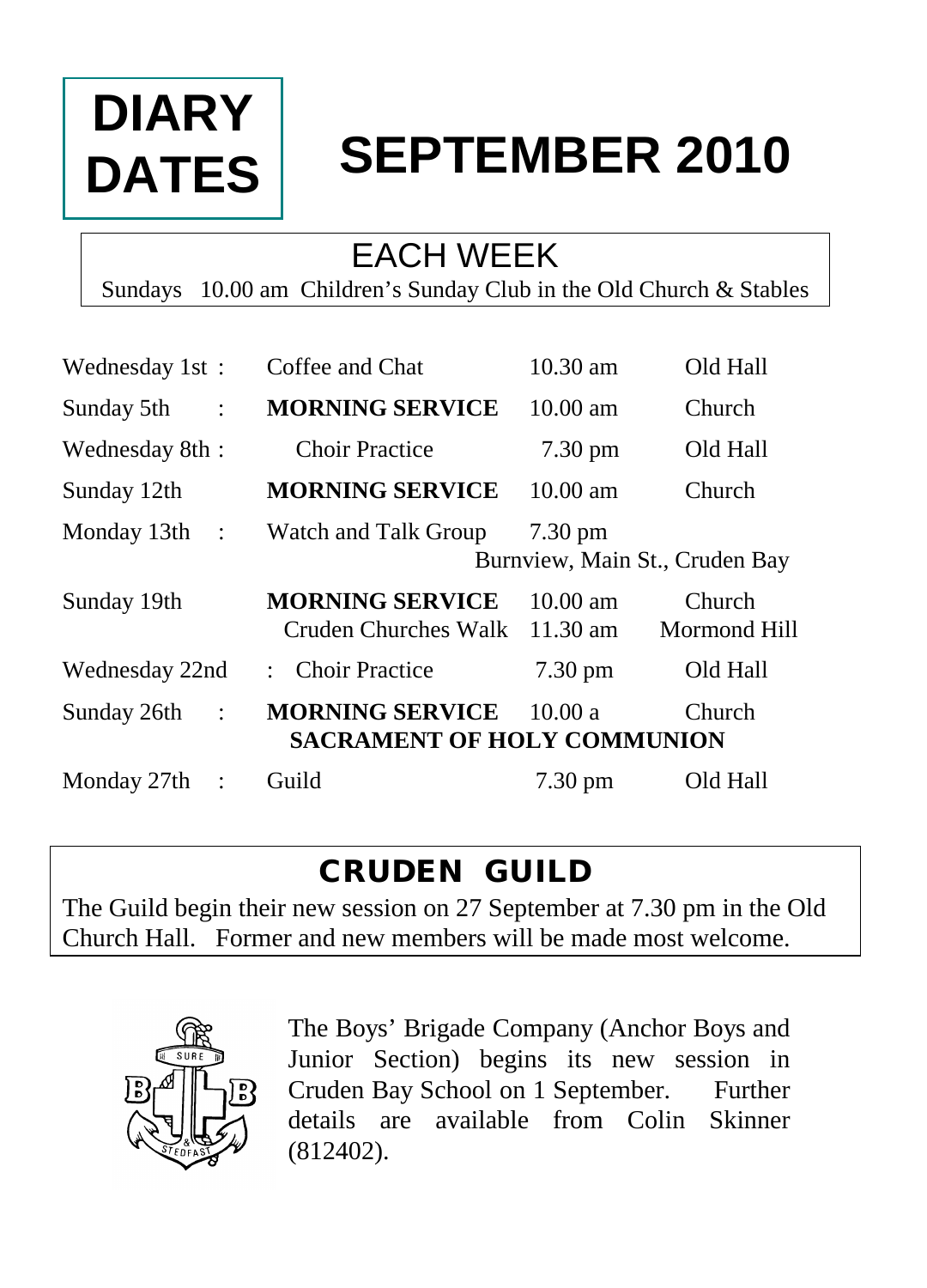FROM THE MINISTER 25 August 2010

Dear Friends

# CRUDEN CHURCH SUFFERS FROM WET ROT

That is a headline which I would have hoped not to write but it is important to let all our members know that we face ONE HUGE CHALLENGE.

I wish I had been given £5 for every time someone, after a wedding, a funeral or any other occasion when a visitor has been in the church, has said "what a beautiful church". There would have been enough money to have allowed me to have retired early to frequent Caribbean beaches!

The fact is we do have a very attractive church and the onus is on the congregation – on all who choose to belong to Cruden Church - to look after it.

But looking after it is about to get so much costlier. It has been confirmed that the problem with the east wall is extensive wet rot. Fortunately this is not as bad a problem as dry rot – but it is bad enough.

Bad enough to the extent that preliminary steps already taken will lead to the Kirk Session being informed that it looks as if, to deal properly with the problem, we shall be needing to find

## £45,000

## And possibly a lot more.

After the Kirk Session has considered the matter, I promise that we shall keep all our members fully informed. At the same time I look forward to all our members coming together to do their utmost to ensure that we rise to the challenge and have the wet rot dealt with AS SOON AS POSSIBLE.

Your friend and minister

Rodges Neilso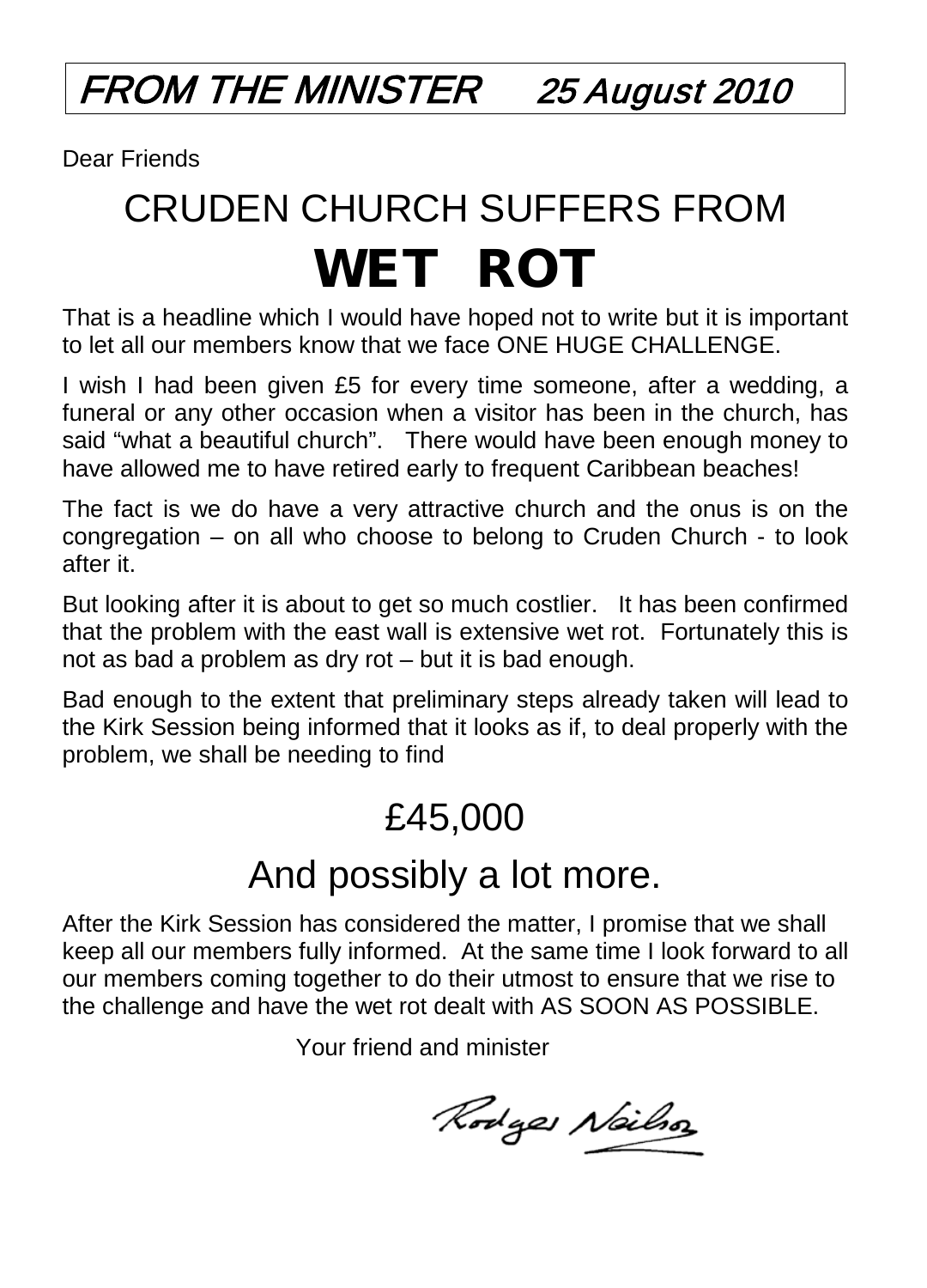# **PARISH REGISTER**

\*denotes Cruden Parish Church member

#### **DEATHS**

\*Mrs Maimie Brown, 6 Manse Road, Hatton. Mr Andrew Cobban, Abu Dhabi. Mr John Jamieson, 2 Morrison Place, Cruden Bay. \*Mrs Elsie Mundie, Cedar Villa, Station Road, Cruden Bay.

#### **WEDDINGS**

#### **12 June**

John Kensett and Susan Robertson, 2 Gordon Close Boddam. **18 June**

Edwin Smith and Sarah Kidd, Whinnyfold, Cruden Bay.

#### **14 August**

Andrew Kent and Kerry Neilson, 2 Walmer Gardens, London.



Old Church 10.00 am

**Duty Elders** Annette Garden, Betty May, Betty Forrester, Sandy Smith, Jim MacDonald, Judith Taylor, John Lamb, Irene Will, Sandy Beedie, Beatrice Fawkes.

### **CRUDEN CHURCH CHOIR**

Practices will take place on certain Wednesday evenings at 7.30 pm in the Old Church Hall. The Diary Dates page will indicate which Wednesdays but it is expected they will be fortnightly. The Choir would be delighted if anyone wanted to join them to practice the hymns for Sunday and some of the special anthems that occasionally enhance our worship.

THE NEXT ISSUE OF THE BULLETIN WILL COME OUT ON **26 SEPTEMBER**. Copy for inclusion to be handed in to the Manse as soon as possible.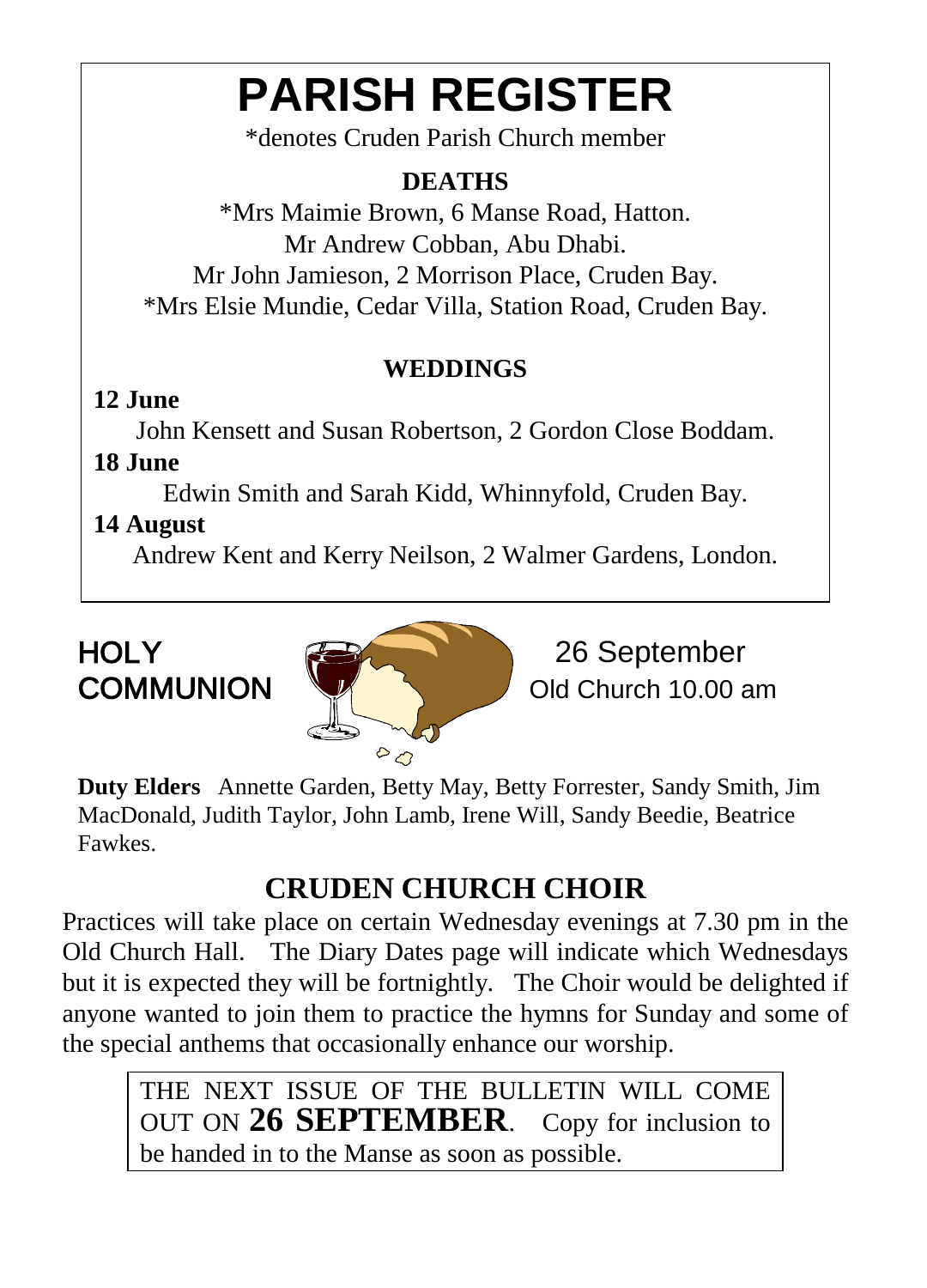## SUNDAY MORNING DUTIES 10 am

| Date    | <b>Door</b>                            | <b>Flowers</b>         | <b>Teas</b>                                 | <b>Junior Church</b>                                                                             |
|---------|----------------------------------------|------------------------|---------------------------------------------|--------------------------------------------------------------------------------------------------|
| 5 Sept  | John Lamb<br><b>Sandy Beedie</b>       | Anne McNaughton        | Doreen Buchan<br>Dorothy Cruickshank        | Katherine Hyman<br>Maureen Reid<br>(C or S Skinner)<br>Joyce Fowlie<br>Charlie Lamb              |
| 12 Sept | John Lamb<br>Michael Buchan            | Pat Donaldson          | Liz Carnie<br>Rosemary Reid                 | Karla Buswell<br><b>Brenda Cadger</b><br>(C or S Skinner)<br><b>Mary Bratton</b><br>Charlie Lamb |
| 19 Sept | <b>Margaret Adams</b><br>Jim MacDonald | Anne Smith             | <b>Alison Neilson</b><br>Iris Durno         | Katherine Hyman<br>Maureen Reid<br>(C or S Skinner)<br>Helen Smith<br>Charlie Lamb               |
| 26 Sept | <b>Margaret Adams</b><br>Jim MacDonald | Marilyn Samways        | <b>Betty Morris</b><br>Lewis McKechnie      | Karla Buswell<br><b>Brenda Cadger</b><br>(C or S Skinner)<br>Joyce Fowlie<br>Charlie Lamb        |
| 3 Oct   | Anne McNaughton<br><b>Betty May</b>    | Rosemary Reid          | Wilma Moir<br>Fiona Stephen                 | Katherine Hyman<br>Maureen Reid<br>(C or S Skinner)<br>Joyce Fowlie<br>Charlie Lamb              |
| 10 Oct  | Anne McNaughton<br><b>Betty May</b>    | Marina Bruce           | <b>Margaret Adams</b><br>Anne Cadey         | <b>Harvest</b><br><b>Thanksgiving</b>                                                            |
| 17 Oct  | Wilma Moir,<br>Lewis McKechnie         | <b>Betty Forrester</b> | Margaret Jamieson<br><b>Beatrice Fawkes</b> |                                                                                                  |
| 24 Oct  | Wilma Moir,<br>Lewis McKechnie         | Anne Smith             | Marilyn Samways<br>Norma Forman             |                                                                                                  |
| 31 Oct  | Dorothy Cruickshank<br>Kate Clark      | Jean Beedie            | <b>Betty Forrester</b><br>Jessie MacDonald  |                                                                                                  |

SMILE *Teacher :* Donald what is the chemical formula for water? *Donald :* H I J K L M N O *Teacher :* What are you talking about? *Donald :* Yesterday you said it was H to O.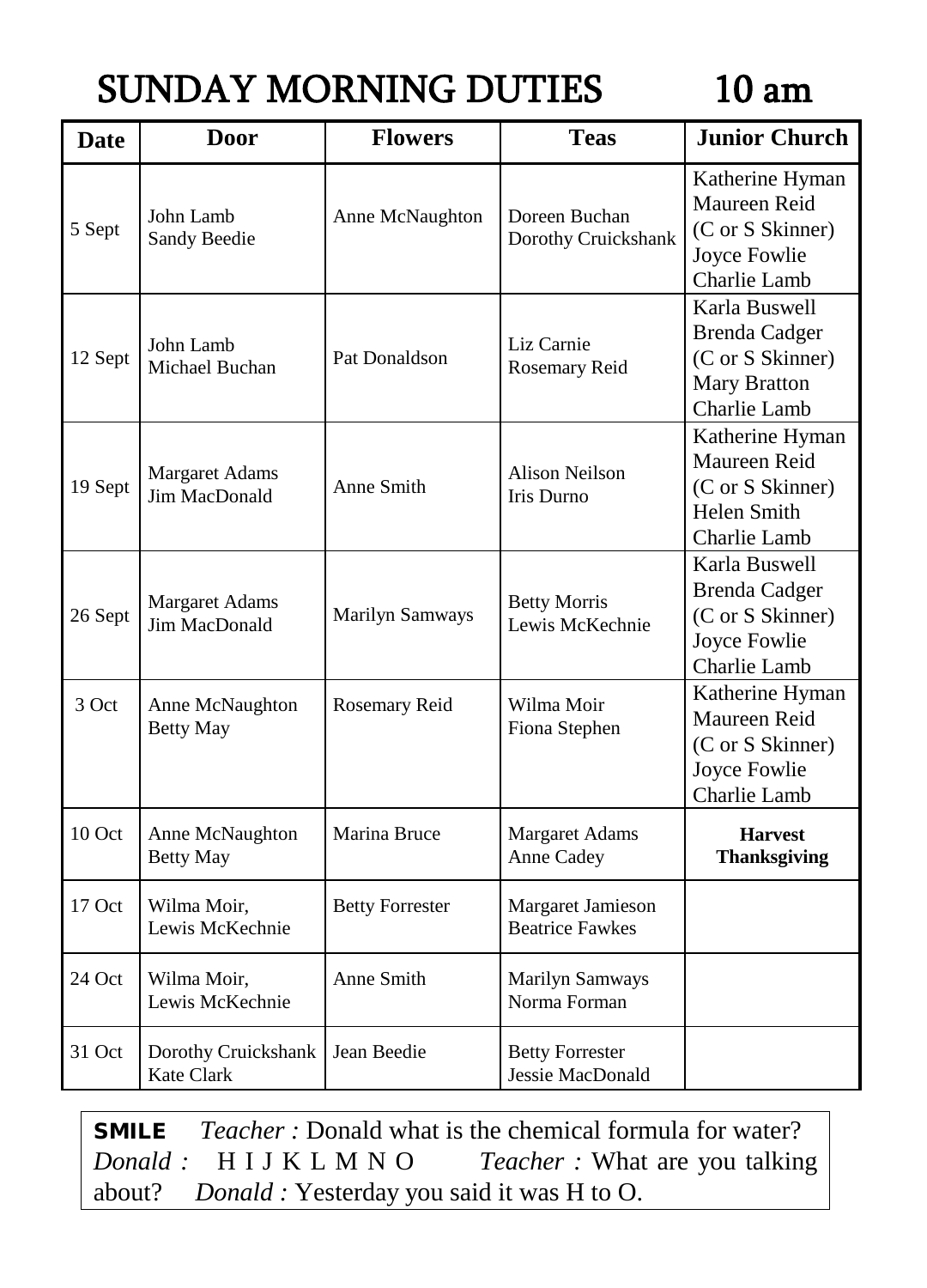# SEPTEMBER'S ISSUE

**Ten Years of Love** Scottish Love in Action, a charity with its roots firmly in the Church of Scotland, celebrates its first decade.

**The Growing Church** Martin's Memorial Church, Stornoway.

**Buildings and Blessings** Profile of James Wells, Kirk Elder and chief executive of EMMS International.

**Communion at Calvin** Jackie Macadam reports from the Uniting General Council of the newly-formed World Communion of Reformed Churches in Grand Rapids, Michigan.

**Meaningful Changes** Laurence Wareing describes how congregations are giving their own brand of overseas direct aid.

**Suffering and Destruction** Lynne McNeil reports on the response to the flooding in Pakistan.

**Stepping Stone to the Future** In the second of our series examining the great characters of the Old Testament, the Rev Martin Allen analyses Isaac.

**Plus** all the regular columnists, news, letters, reviews and crosswords – all for just £1.60.

*If you would like to read Life & Work, the magazine of the Church of Scotland, contact Isobel Young on 812360*

**If any of our members still have any old copies of Yellow Pages to throw out, please bring them along to the church or hand them in to the Manse. The Minister will take them to Hatton School where they will be used for a project the children are undertaking**

#### **HYMNBOOK FOR** ALL **OF SEPTEMBER WILL BE MISSION PRAISE**

**Copies of the Church of Scotland's Annual Review 2010 are available in the Church Welcome Area. If you woul;d like to have a copy please take one from the table.**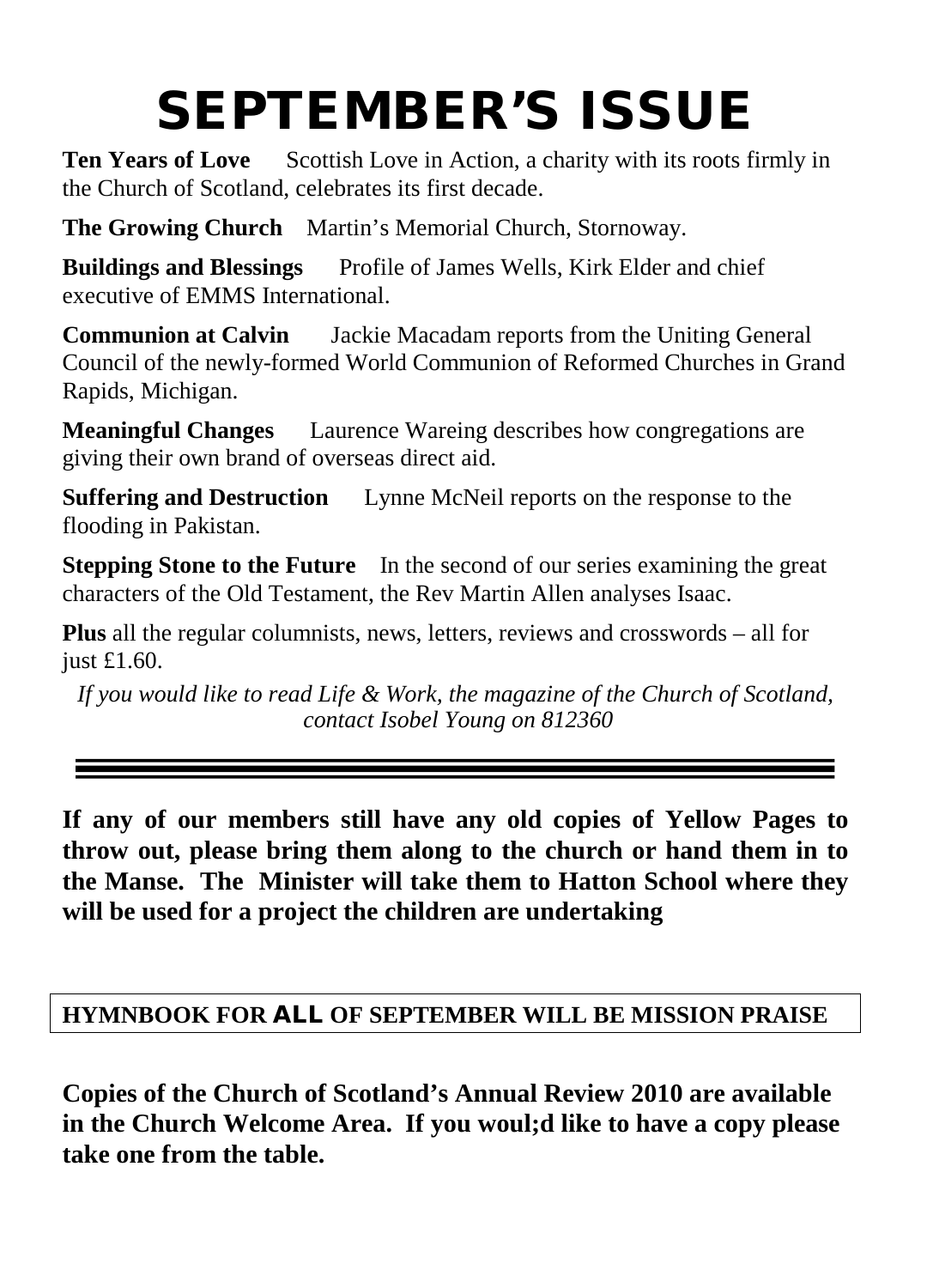

*Having a cup /a mug of tea or coffee and also enjoying a chat with others after the church service is very much a part of fellowship within Cruden Church. I am very grateful to all those currently on the teas rota for their continued help and commitment, ensuring these welcome cuppas are provided every Sunday morning.*

*I would very much appreciate new volunteers (male or female!) and wish to reassure anyone considering being on the teas rota that it does not require much commitment. At the moment volunteers are used once every 2/3 months. Naturally more volunteers means fewer times on teas rota welcomed by those teas ladies (+men!) of many years' assistance! If an allocated date is unsuitable you may swap with another person.*

*If you feel you can offer help and wish to go on the teas rota, please let me know.*

Wilma Moir (Tea Convener) tel: 01779 841516

# WATCH AND TALK group

The first meeting of the Watch and Talk Group for the new session will be on **Monday 13th September** at 7.30 pm and once again Marilyn Samways has kindly agreed to host it at 3, Main Street, Cruden Bay. A very warm welcome is extended to new and former members of the group, to view a number of interesting programmes over the winter period. So come along and enjoy fellowship, discussion and a stimulating evening. *Annette Garden*

#### **PAKISTAN FLOOD DISASTER**

**EACH Sunday in September, there will be an opportunity, by means of a retiring offering, for worshippers on Sunday mornings to make a contribution to the Disasters Emergency Committee Appeal for Pakistan. As before, we will channel our contributions through Christian Aid.**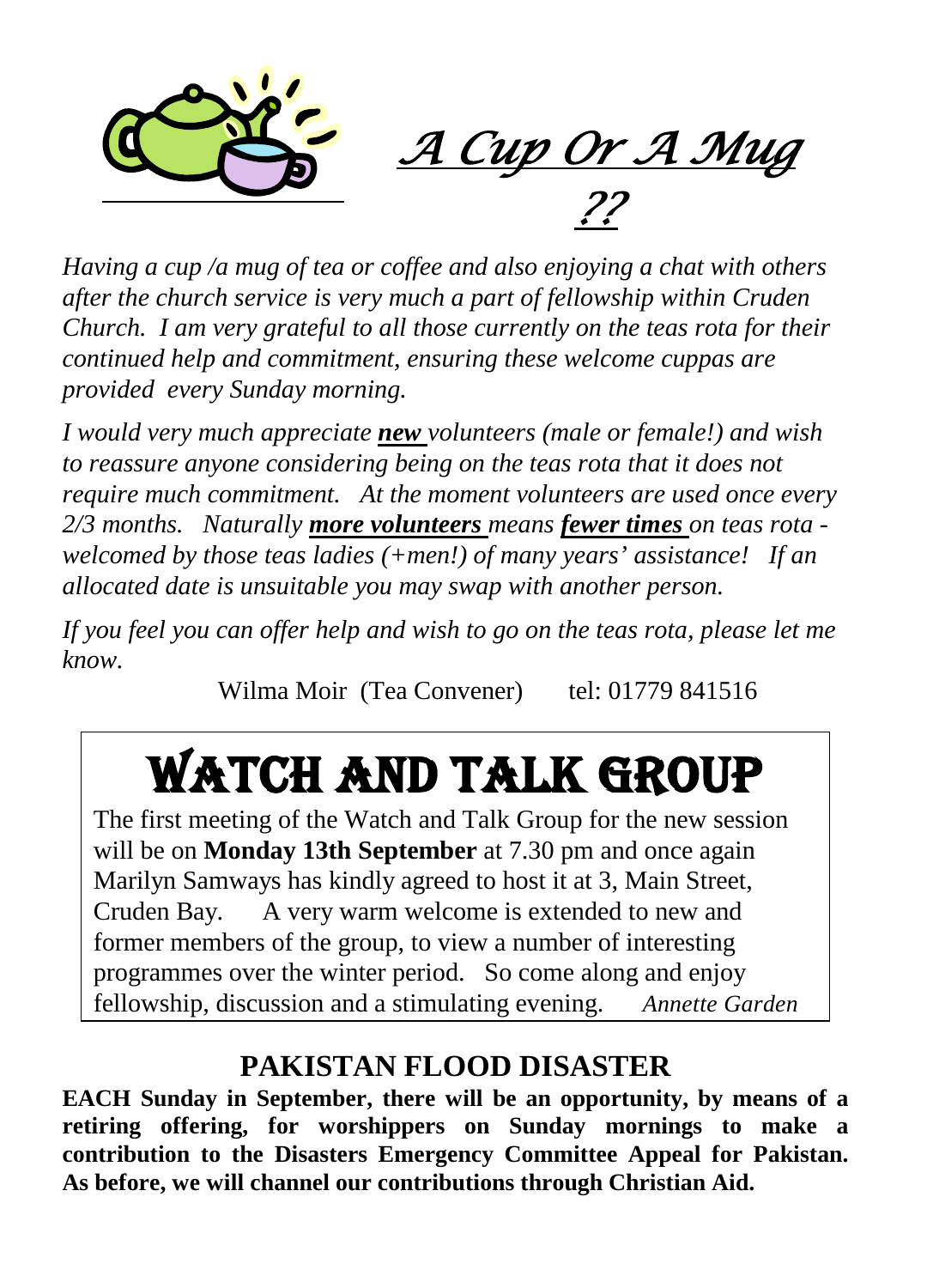# Cruden CHURCHes WALKing group 19 jUNE – SPEYSIDE WAY

This 12-mile section of the Speyside Way is one of the most attractive of the whole route being close to the river, predominantly flat, and with regular and easily managed 2/3 mile sections to break the journey. Our starting point was Fiddich Park at Craigellachie and while Rodger, Alison, Marilyn and Muriel shuttled one car to Cragganmore we set off along the track bed of the former Strathspey Railway to Aberlour, pausing at the excellent visitor centre to let Rodger and Alison catch up with us.

Marilyn and Muriel meantime were planning to take in some of the visitor attractions like Ballindalloch Castle, Walkers Shortbread Factory, or Speyside Cooperage but found they were all closed. They nevertheless walked the same first section to Aberlour and bussed back to Craigellachie where they found a splendid wool and craft shop. They then criss-crossed the route by car to arrive at our destination point. Along the way, they were 'accosted" by an Australian woman and redirected back from Archiestown.

For us, Carron Bridge, just under the halfway mark, was an excellent spot for a break. With a promise of remaining quiet, we prevailed upon some local fishermen, sitting beside their rather splendid high-ridged chalet to allow us right down onto the riverbank. From there we spotted common sandpipers, the sparkling river apparently too fast for any kingfisher.

We crossed onto the north bank and sped along the track past more distilleries at Knockando and Tamdhu to Blacksboat. We had passed the mansion house at Pitchroy, built in the style of the nearby Ballindalloch Castle and one time dowager house for the late Countess, when we met a couple of cyclists, commandeered by Marilyn as her special messengers, and informed by them that they were waiting for us at our destination. Back in Aberlour, we headed for the Pastry House for a welcome cup of coffee before setting off for home.

*Margaret Wisely*

## 25 July - Rattray Head to ST combs

Our group of 12 assembled at Rattray Head Light Station having shuttled several cars to St. Combs. Heavy rain forced us to prolong our picnic and we swithered about postponing for a week, or going ahead. Ten of us did set off with Marilyn and Beatrice deciding to remain a little longer, their options being to follow or drive to St. Combs and walk back towards us.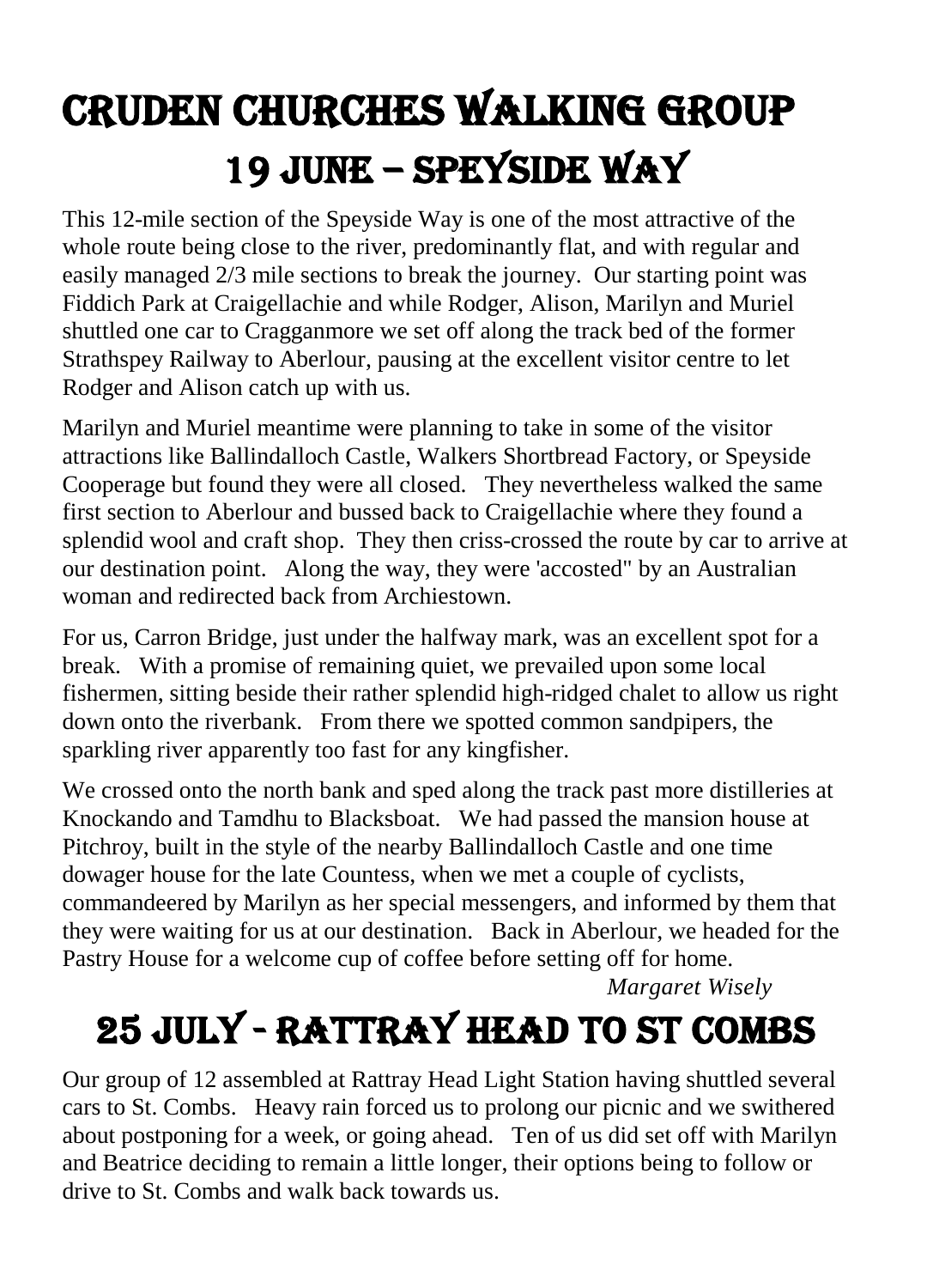Our two guests from St. James', namely Steve and Jill, led the way briskly with the two Roberts and Annette. They noticed some activity with men and netted birds on the beach but, unsure of the legality of the operation, they continued ontheir way. For our part; we stopped to watch as the three men from Grampian Ringing Group in Newburgh, carried out their task. They expertly removed the small birds from the nets, some 3 or 4 in their hands at a time, checked them over, and separated the Dunlins from the Sanderlings into a specially designed hessiancovered crate. The differences between the species of shape and size of beak and markings were clearly visible when seen at such close range. They intended to ingather the whole catch of 30/40 birds and check any existing rings, note the data, and ring and release them all again.

Our unscheduled stop had allowed a big gap to develop between the leading group and us as they marched on and receded into the distance, disappearing and reappearing like a mirage as the contours and vegetation changed.

At the small inlet where the burn from Strathbeg Loch reached the sea, we spotted Beatrice and Marilyn heading towards us from St. Combs, but there was no sign of the others. Eventually, we could make out the two bright orange jackets of Steve and Jill well to the west as they took a short cut back to Rattray and, from the other side of the burn, the rest of the party emerged from the high grasses and reeds, having crossed by a bridge several hundred yards upstream. We followed, and, we glanced back at the lighthouse, which, from that distance, appeared to lean landwards! as Rodger and Alison paused to observe a flock of Sandwich and Common Terns (with a possibility of Arctic Terns among them)

The sandy beach gave way to grassy tracks as we headed into St. Combs, the Tufted Duck being a prominent feature on the coastline. Again, the leading group had vanished and lack of phone signals had foiled our attempts to make contact. Marilyn soon reappeared, however, and we joined up by the village's "Buchan Ice Cream Shop" to compare notes. Our total wildlife tally also included some Turnstones, a Heron and Cormorant, a couple of Arctic Skuas pursuing a Tern, and four seals.

To have gone on to Cairnbulg or Fraserburgh would have involved further shifting of cars and we therefore decided to leave that section for next year's programme. Our final dates after the Badaguish Weekend are Sundays 19 September and 17 October to Mormond Hill and Port Elphinstone respectively, and we hope the new and former members of George, Robert, Jill and Steve can join us on one or both of these walks.

*Margaret Wisely*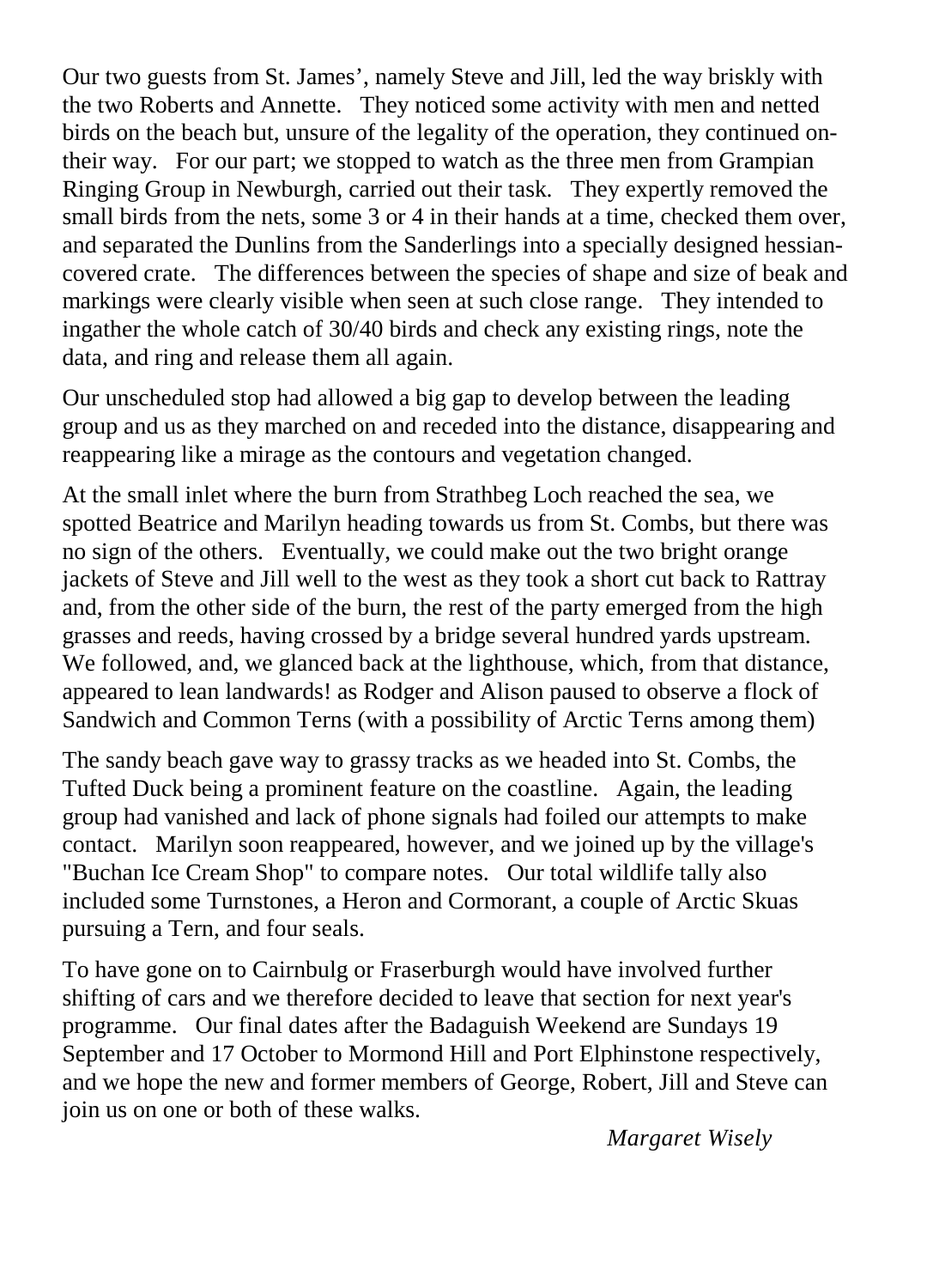## WALKing group BADAGUISH WEEKEND

A happy group of Cruden Walkers, some soon to be renamed "walkers and talkers" set off for Badaguish, near Aviemore, on a foggy morning in August for a hopefully sunny, dry Highland weekend. The weather improved further west so by Friday teatime, ALL were ready to walk around Loch Morlich before the BBQ planned for dinner accompanied by fellowship and laughter.

Saturday brought the sun, cloud and blustery wind but not the dreaded showers. The first section of the intended walk was a 6 mile walk from Granton-on-Spey to Nethybridge where there would be a lunch stop. The terrain was pretty flat but included some unusual gates, stony pathway and towards the end a ferocious wind in the face. After lunch, some of the group were to carry on a further 5 miles to Boat of Garten. The wind died down for them but then they contended with hot sun. We are never contented with the weather! The day was completed by a fish supper and a delicious strawberry crumble and of course more talking, setting the world to right.

Sunday began with sunny skies and with thoughts of Cruden Church. Breakfast was followed by a service at the kitchen table which started at 10 am and included the same scriptures readings as in church. This was followed by a short walk down a steep hill towards a beautiful valley where a river ran over boulders between purple heather covered hills. The midgies were glad to see some of us and welcomed us in the usual way! Returning to the lodge for a bit of relaxation before preparing lunch, eating as many leftovers as possible, it was time to gear up for the last walk of the weekend.

The skies were blue and temperature perfect for the trek from Boat of Garten to Aviemore. Spirits were high with expectation for Shonah, Alison and Rodger as this was to be their completion of the whole of the Speyside Way. We ALL set off in warm sunshine as the path made its way through forest ,heathery moorland and village streets.

The final mile into Aviemore within our sights, a steam train passing overhead, with weary legs and bodies, we were ready for a sit down. It had been a long 7 miles but pictures needed to be taken to record a goal achieved for the three intrepid walkers. Dinner awaited us in the Cairngorm Hotel, we were hungry and thirsty and longing for a sit down! Getting up from the table was difficult for some. Back at the lodge there was still energy left though for talking and remembering past successful walking weekends and the fun had by all.  *Sheila Harris*

(PS The Walking Group was delighted when Sheila accepted an invitation to join them.)